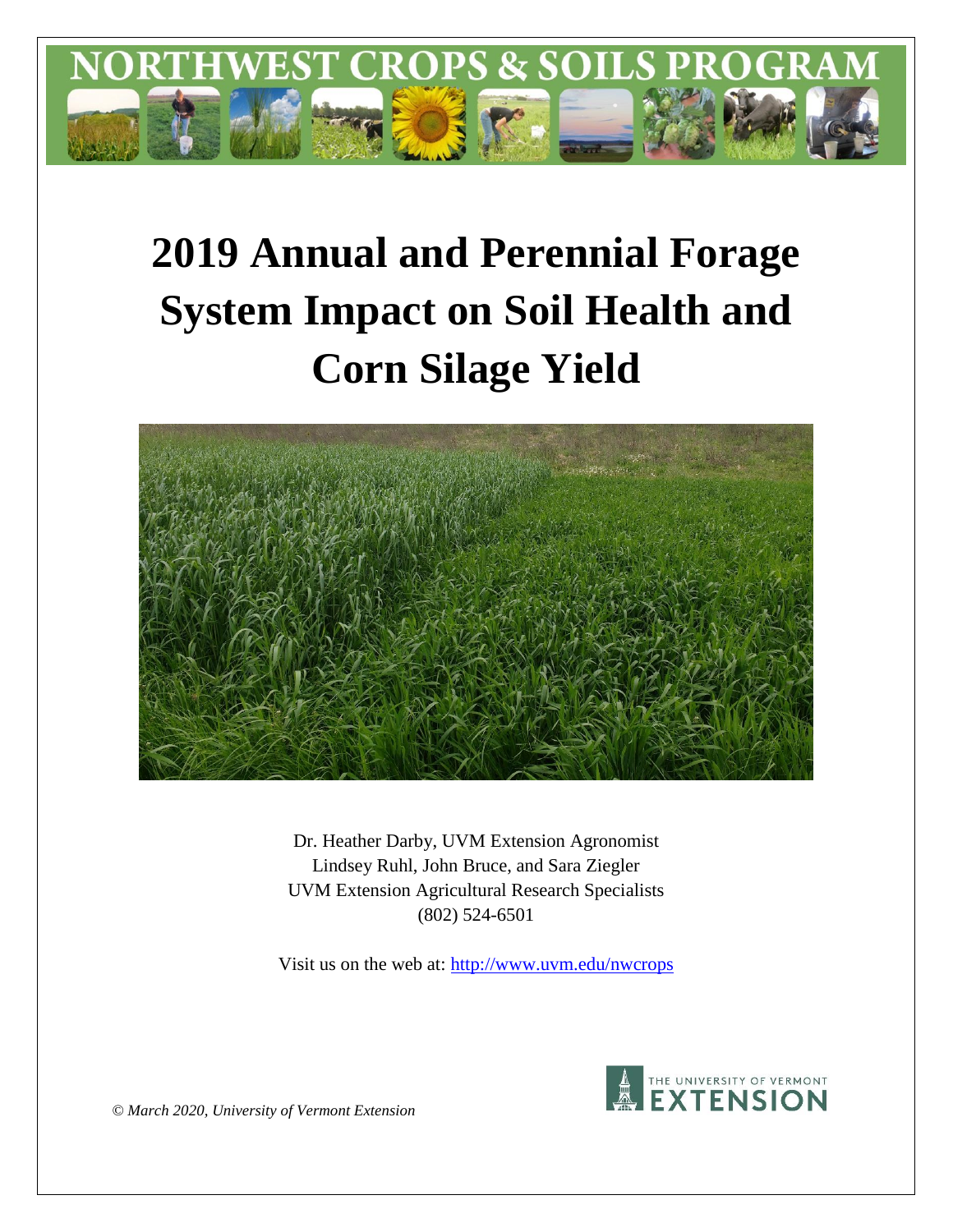# **2019 ANNUAL AND PERENNIAL FORAGE SYSTEM IMPACT ON SOIL HEALTH AND CORN SILAGE YIELD Dr. Heather Darby, University of Vermont Extension [Heather.Darby\[at\]uvm.edu](mailto:heather.darby@uvm.edu?subject=2012%20Forage%20Brassica%20Report)**

Producing high quality forage crops is exceedingly challenging in Vermont as climate change progresses with more precipitation, faster rates of precipitation, and higher annual temperatures (Faulkner, 2014). Organic farmers in the NE need reliable strategies for increasing quality forage production and decreasing risks associated with extreme weather events and pest outbreaks. Organic farmers who rely on pasturebased forage systems have reported challenges with meeting the dry matter and nutrient requirements of livestock due to short-term droughts and prolonged periods of soil wetness. Increasing forage crop diversity and integrating annual forage crops into perennial-based systems can help to increase forage reserves and protect against weather related crop stress, pest outbreaks, and feed price volatility. Although annual crops can have many benefits it is possible these systems can increase weed pressure and decrease soil health. The objectives of this trial were to compare soil quality, weed pressure, and yields of corn silage following annual or perennial based forage systems.

# **MATERIALS AND METHODS**

In 2016, a forage systems trial of annual and perennial forages was initiated at Borderview Research Farm in Alburgh, VT on a Benson (loamy-skeletal, mixed, active, mesic Lithic Eutrudept) rocky silt loam, over shaly limestone, 0 to 3 percent slopes, and USDA plant hardiness zone 4b. Both systems contained forage treatments at four levels of diversity. The Very Low treatments had one species, the Low treatments had four varieties of one species, the High treatments had one variety of four species, and the Very High treatments had four varieties of four species. The experimental design was a spatially balanced, randomized complete block split-plot design where cropping systems were blocked and the diversity level of the cropping system was randomized within the blocks. Plots were 20 x 35 ft and each had four replicates. Between blocks, there was 10 ft buffer around each side planted with meadow fescue. The annual forage system rotated between cool and warm season forage varieties (Table 1 and Table 2). The perennial forage systems consisted of perennial forage varieties (Table 3).

Soil samples were collected on 5-Nov 18 and were submitted to the Cornell Soil Health Laboratory for the Comprehensive Assessment of Soil Health analysis. Five soil samples within each plot were collected six inches in depth with a 3-inch diameter auger, thoroughly mixed, put in a labeled gallon bag, and mailed. Percent aggregate stability was measured by Cornell Sprinkle Infiltrometer and indicates ability of soil to resist erosion. Percent organic matter was measured by loss on ignition when soils are dried at 105℃ to remove water then ashed for two hours at 500 °C. Soil respiration ( $CO<sub>2</sub>$  mg/soil g) is measured by amount of CO<sup>2</sup> released over a four-day incubation period and is used to quantify metabolic activity of the soil microbial community. The Soil Health Score is a weighted calculation of different soil quality parameters.

On 5-Nov 18 soil samples were collected for enzyme analysis. Results from enzyme assays are indicative of specific microbial processes. Three soil cores were taken per plot to a depth of 8 inches, passed through a 2 mm sieve, and placed in a whirl-pak for transport to University of Vermont's Soil Ecology & Biological Indicators Laboratory. Methods for microbial enzyme activity analysis were followed using procedures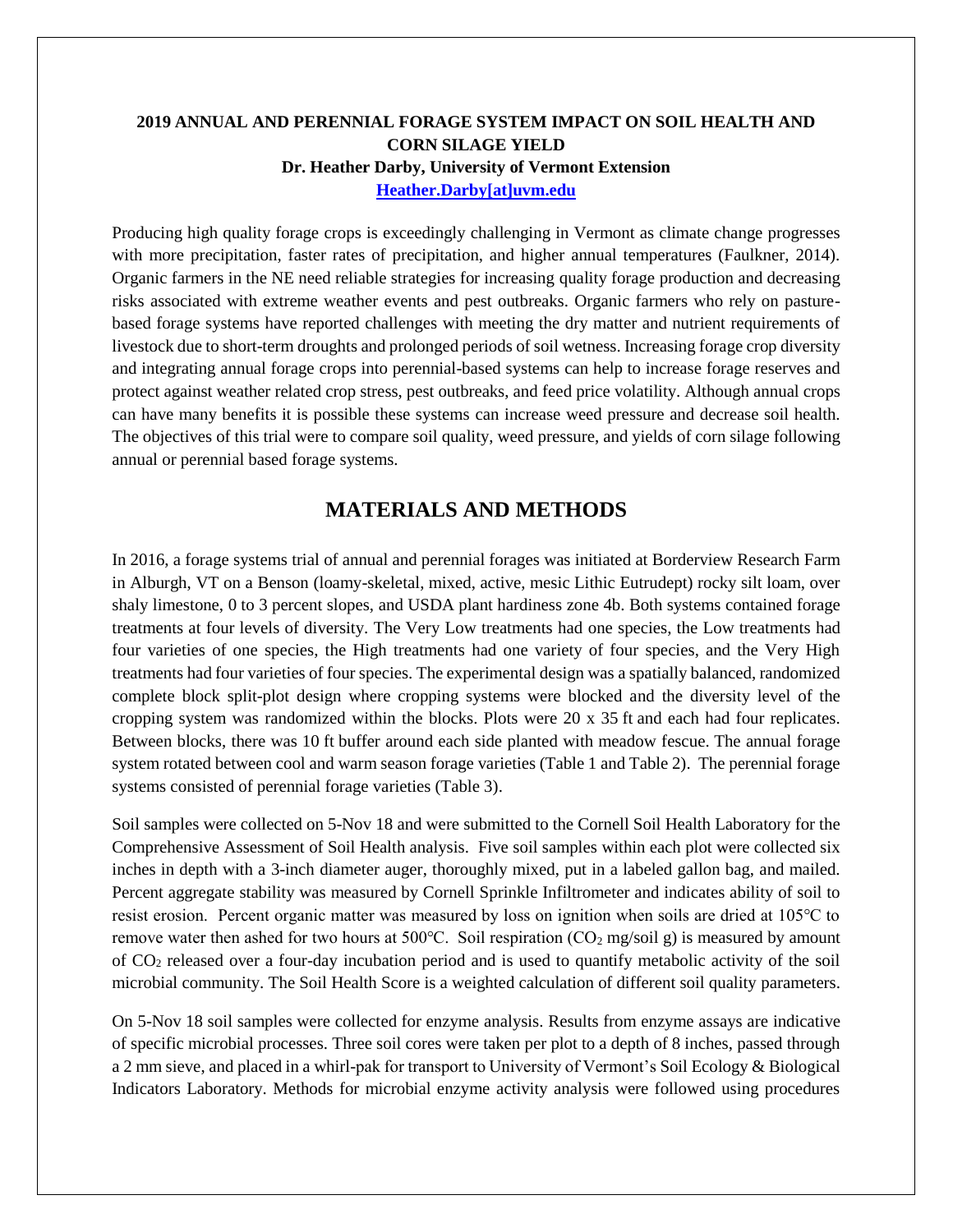outlined in Saiya-Cork et al. (2002) and Neher et al. (2019). Substrates were chosen to target cellulose, peroxidase activity, chitin, amino acid leucine, and phosphatase activity. Cellulose is an indicator of easily decomposable organic matter and provides carbon to microbes. Peroxidase is released during degradation of lignin, a more complex form of organic matter, and provides carbon to microbes. Degradation of chitin provides carbon and nitrogen. Degradation of leucine provides nitrogen. Phosphatase activity indicates that microbes are producing phosphatase to access phosphate that is bound in organic molecules. If simpler forms of these molecules are available from other sources, then microbes will not spend energy to produce specific enzymes targeted to degrade more complex sources into forms that make absorption possible. In other words, enzyme production increases in response to limitation of these molecules.

In 2019, the annual and perennial forage systems were harvested in late-May and early-Jun, respectively. Subsequently, the field was moldboard plowed to a depth of 8" and disked. Afterward, organic corn variety Viking 0.45-88P (88 RM) was planted on the 7-Jun then cultipacked. In 2019, the annual and perennial systems were harvested, the soil was moldboard plowed, and subsequently corn was planted. Forage diversity treatments were divided into subplots of ambient weed pressure and weed-free. These plots are referred to as weed present or weed absent throughout the document. The weed-free subplots were weeded with hoes once week from 19-Jun to canopy closure. To assess impact of weed presence on corn yield, corn and weed biomass was harvested on 3-Oct from two  $0.50 \text{ m}^2$  quadrats in each subplot at a height of 5 cm with clippers. To assess silage quality, four rows of corn were harvested for silage on 10-Oct with a John Deere 2-row chopper, weighed in a wagon fitted with scales, and subsampled for quality analysis. Corn populations were determined by counting number of corn plants in 17.5 feet section in the middle two rows of each plot. See Table 4 for a summary of agronomic and trial information.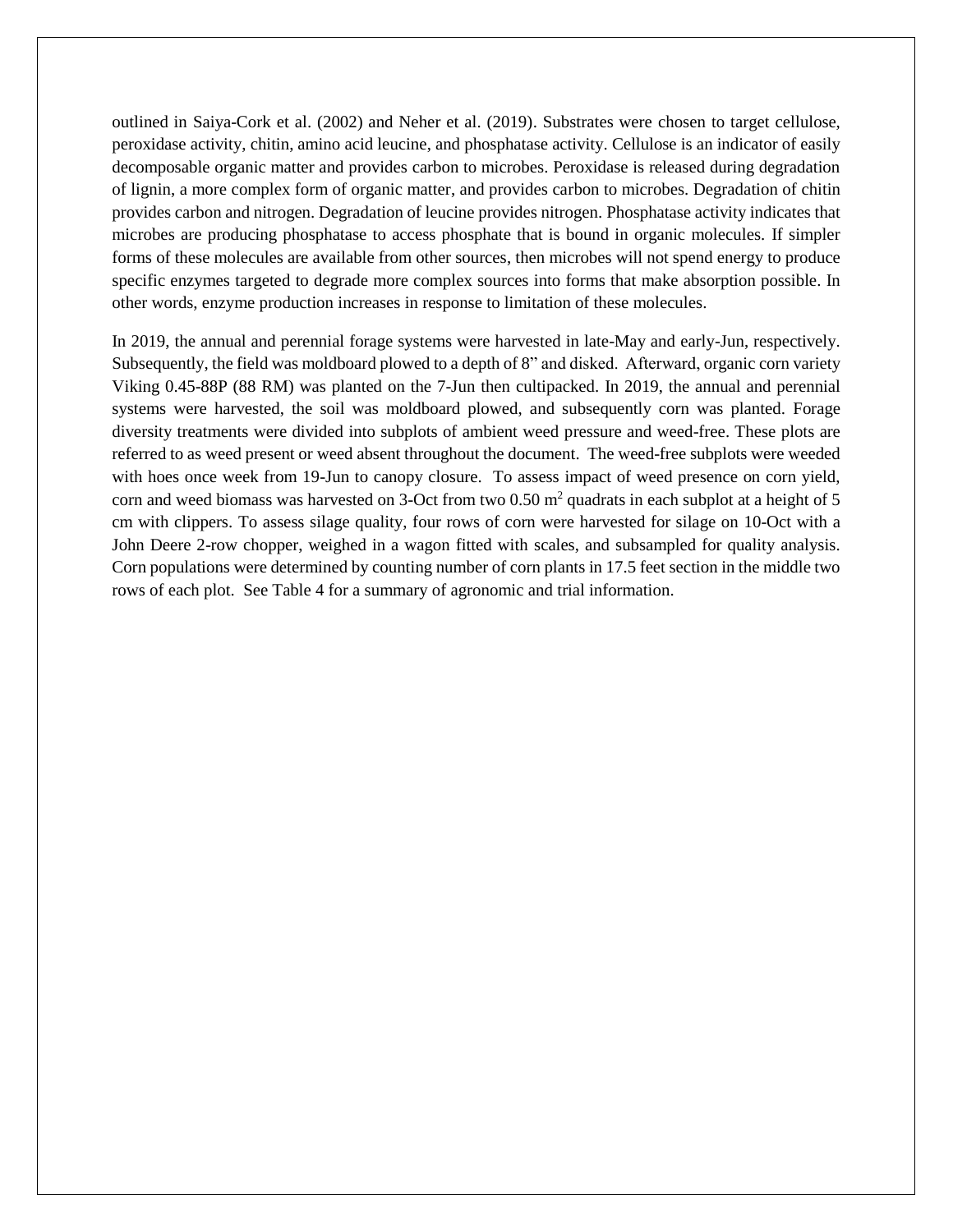|                                                 | Annual system cool season treatments                                                 |                                                                     |                                                                          |                                                                        |  |  |  |  |
|-------------------------------------------------|--------------------------------------------------------------------------------------|---------------------------------------------------------------------|--------------------------------------------------------------------------|------------------------------------------------------------------------|--|--|--|--|
| <b>Very Low</b><br>$211.8$ lbs ac <sup>-1</sup> | Low<br>$211.8$ lbs ac <sup>-1</sup>                                                  | High<br>154.1 lbs $ac^{-1}$                                         | <b>Very High</b><br>154.1 lbs $ac^{-1}$                                  |                                                                        |  |  |  |  |
|                                                 |                                                                                      |                                                                     |                                                                          |                                                                        |  |  |  |  |
| Triticale (100%)<br>Trical 815                  | Triticale (25% each) Triticale<br>Trical 85<br>Fridge<br><b>NE426GT</b><br>Hy octane | (34%)<br>Trical 85<br>Cereal rye $(34%)$<br>Wheeler                 | Triticale<br>(34%)<br>Trical 85<br>Fridge<br><b>NE426GT</b><br>Hy octane | Red clover $(3%)$<br>Mammoth<br>Freedom<br><b>Starfire</b><br>Duration |  |  |  |  |
|                                                 |                                                                                      | Red clover (3%)<br><b>Mammoth</b><br>Winter pea $(29%)$<br>Austrian | Cereal rye $(34%)$<br>Wheeler<br>Guardian<br>Aroostook<br>Spooner        | Winter pea $(29%)$<br>Austrian<br>Frostmaster<br>Whistler<br>Windham   |  |  |  |  |

#### **Table 1. Annual system cool season treatments and seeding rates.**

# **Table 2. Annual system warm season treatments and seeding rates.**

|                                       | Annual system warm season treatments |                                                                      |            |                   |           |                    |            |  |
|---------------------------------------|--------------------------------------|----------------------------------------------------------------------|------------|-------------------|-----------|--------------------|------------|--|
| <b>Very Low</b><br>52.9 lbs $ac^{-1}$ | Low<br>51.1 lbs $ac^{-1}$            | <b>Very High</b><br>High<br>47.6 lbs $ac^{-1}$<br>44.7 lbs $ac^{-1}$ |            |                   |           |                    |            |  |
|                                       |                                      |                                                                      |            |                   |           |                    |            |  |
| Sudangrass (100%)                     | Sudangrass                           | Sudangrass                                                           | $(29.6\%)$ | Sudangrass        |           | Sorghum sudangrass |            |  |
| Hayking                               | $(25.9\%)$<br>Hayking                | Hayking                                                              |            | Hayking           | $(6.9\%)$ | Greengrazer (7.7%) |            |  |
|                                       | (18.7%)<br>Piper                     |                                                                      |            | Piper             | $(5.0\%)$ | $400 \times 38$    | $(9.2\%)$  |  |
|                                       | <i>SSG886</i><br>$(30.9\%)$          | Pearl millet                                                         | $(21.0\%)$ | <i>SSG886</i>     | $(8.3\%)$ | AS6401             | $(9.5\%)$  |  |
|                                       | $(24.5\%)$<br>Promax                 | Wonderleaf                                                           |            | Promax            | $(6.6\%)$ | Sweet 6            | $(10.2\%)$ |  |
|                                       |                                      | Sorghum sudangrass (32.9%) Pearl millet                              |            |                   |           | <u>Ryegrass</u>    |            |  |
|                                       |                                      | Greengrazer                                                          |            | Wonderleaf (5.0%) |           | Enhancer           | $(3.9\%)$  |  |
|                                       |                                      |                                                                      |            | <b>FSG315</b>     | $(5.0\%)$ | <b>Tetraprime</b>  | $(4.4\%)$  |  |
|                                       |                                      | Ryegrass                                                             | $(16.5\%)$ | Exceed            | $(6.1\%)$ | Marshall           | $(2.7\%)$  |  |
|                                       |                                      | Enhancer                                                             |            | <b>Trileaf</b>    | $(5.2\%)$ | Kodiak             | $(4.3\%)$  |  |

# **Table 3. Perennial system treatments and seeding rates.**

| <b>Perennial System Treatments</b>             |                                                                                              |                                                            |                                                                                           |                                                               |  |  |  |
|------------------------------------------------|----------------------------------------------------------------------------------------------|------------------------------------------------------------|-------------------------------------------------------------------------------------------|---------------------------------------------------------------|--|--|--|
| <b>Very Low</b><br>$23.5$ lbs ac <sup>-1</sup> | Low<br>$23.5$ lbs ac <sup>-1</sup>                                                           | High<br>17.4 lbs $ac-1$                                    | <b>Very High</b><br>17.4 lbs $ac^{-1}$                                                    |                                                               |  |  |  |
| Alfalfa (100%)<br>Viking 370HD                 | Alfalfa (25% each) Alfalfa<br>Viking 370HD<br>FSG 420LH<br><b>KF</b> Secure BR<br>Roadrunner | (34%)<br>Viking 370HD<br>Orchardgrass (34%)<br>Extend      | Alfalfa<br>$(34\% / each)$<br>Viking 370HD<br>FSG 420LH<br><b>KF</b> Secure<br>Roadrunner | Timothy (25%/each)<br>Climax<br>Summit<br>Glacier<br>Promesse |  |  |  |
|                                                |                                                                                              | (25%)<br>Timothy<br>Climax<br>White Clover $(7%)$<br>Alice | Orchardgrass (34%/each)<br>Extend<br><b>Benchmark Plus</b><br>Niva<br>Intensiv            | White Clover (7%/each)<br>Alice<br>Liflex<br>Ladino<br>KopuII |  |  |  |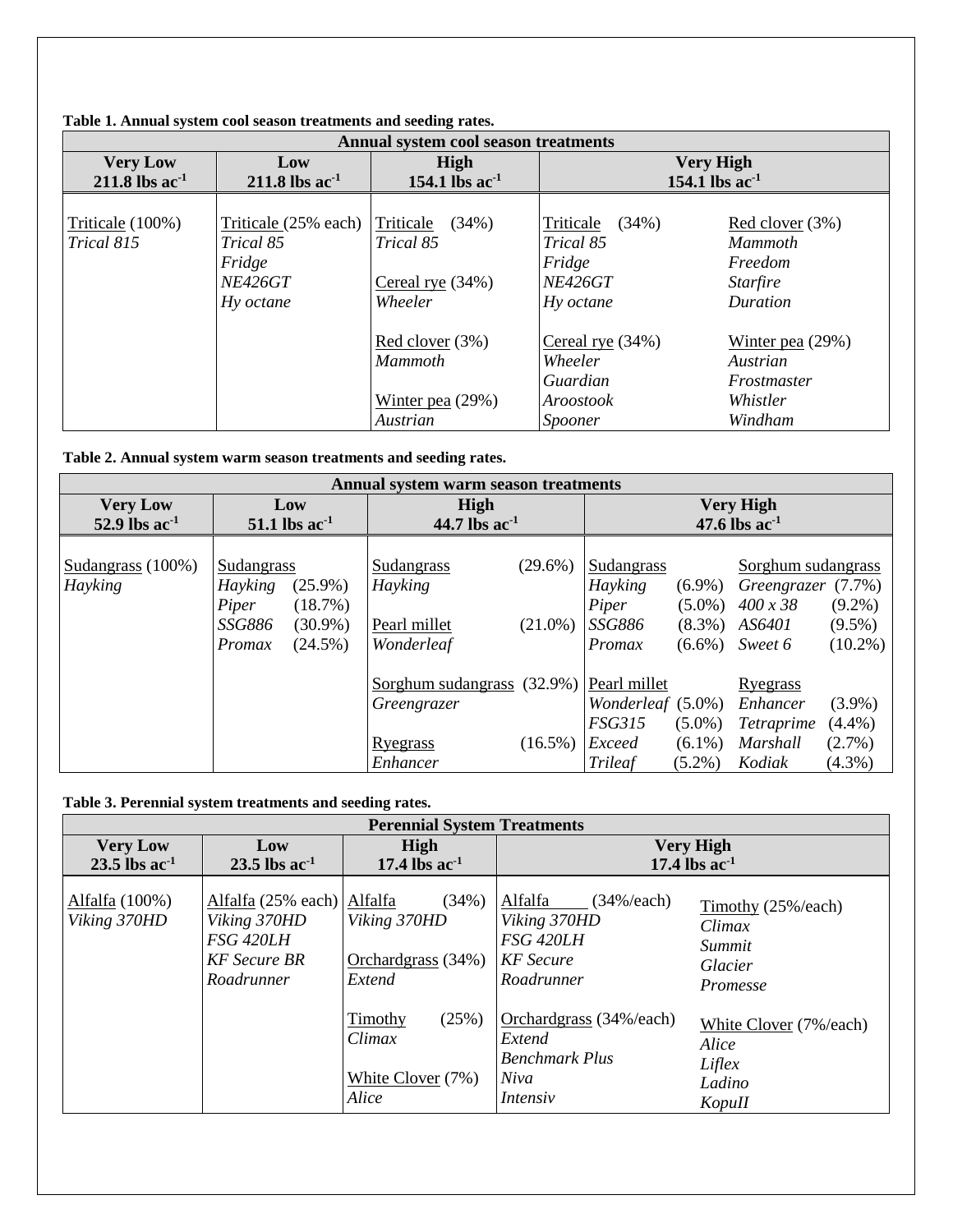**Table 4. Agronomic and trial information, 2019.**

| <b>Borderview Research Farm-Alburgh, VT</b>                       |
|-------------------------------------------------------------------|
| Benson silt loam                                                  |
| Annual or perennial forage                                        |
| $20 \times 35$                                                    |
| $\overline{4}$                                                    |
| Different levels of forage diversity and weed pressure            |
| $28$ -May                                                         |
| $6$ -Jun                                                          |
| Organic Viking 0.45-88P                                           |
| 36,000                                                            |
| John Deere 1750 corn planter                                      |
| $5-J$ un                                                          |
| 30                                                                |
| $7-Jun$                                                           |
| $19-J$ un                                                         |
| $3-Oct$                                                           |
| to assess effect of weed pressure on corn yield                   |
| $10$ -Oct                                                         |
| to assess effect of forage diversity treatment on corn<br>quality |
|                                                                   |

Dry matter yields were calculated and yields were adjusted to 35% dry matter. Silage quality was analyzed using the FOSS NIRS (near infrared reflectance spectroscopy) DS2500 Feed and Forage analyzer. Dried and coarsely-ground plot samples were brought to the UVM's Cereal Grain Testing Laboratory where they were reground using a cyclone sample mill (1mm screen) from the UDY Corporation. The samples were then analyzed using the FOSS NIRS DS2500 for crude protein (CP), acid detergent fiber (ADF), neutral detergent fiber (NDF), 30-hour digestible NDF (NDFD), total digestible nutrients (TDN), and Net Energy-Lactation (NE<sub>L</sub>).

The bulky characteristics of forage come from fiber. High fiber is negatively associated with forage feeding values since the less digestible portions of plants are contained in the fiber fraction. The detergent fiber analysis system separates forages into two parts: cell contents, which include sugars, starches, proteins, non-protein nitrogen, fats and other highly digestible compounds; and the less digestible components found in the fiber fraction. The total fiber content of forage is contained in the neutral detergent fiber (NDF). Chemically, this fraction includes cellulose, hemicellulose, and lignin. Because of these chemical components and their association with the bulkiness of feeds, NDF is closely related to feed intake and rumen fill in cows. Recently, forage testing laboratories have begun to evaluate forages for NDF digestibility (NDFD). Evaluation of forages and other feedstuffs for NDFD is being conducted to aid prediction of feed energy content and animal performance. Research has demonstrated that lactating dairy cows will eat more dry matter and produce more milk when fed forages with optimum NDFD. Forages with increased NDFD will result in higher energy values and, perhaps more importantly, increased forage intakes. Forage NDFD can range from 20-80% NDF.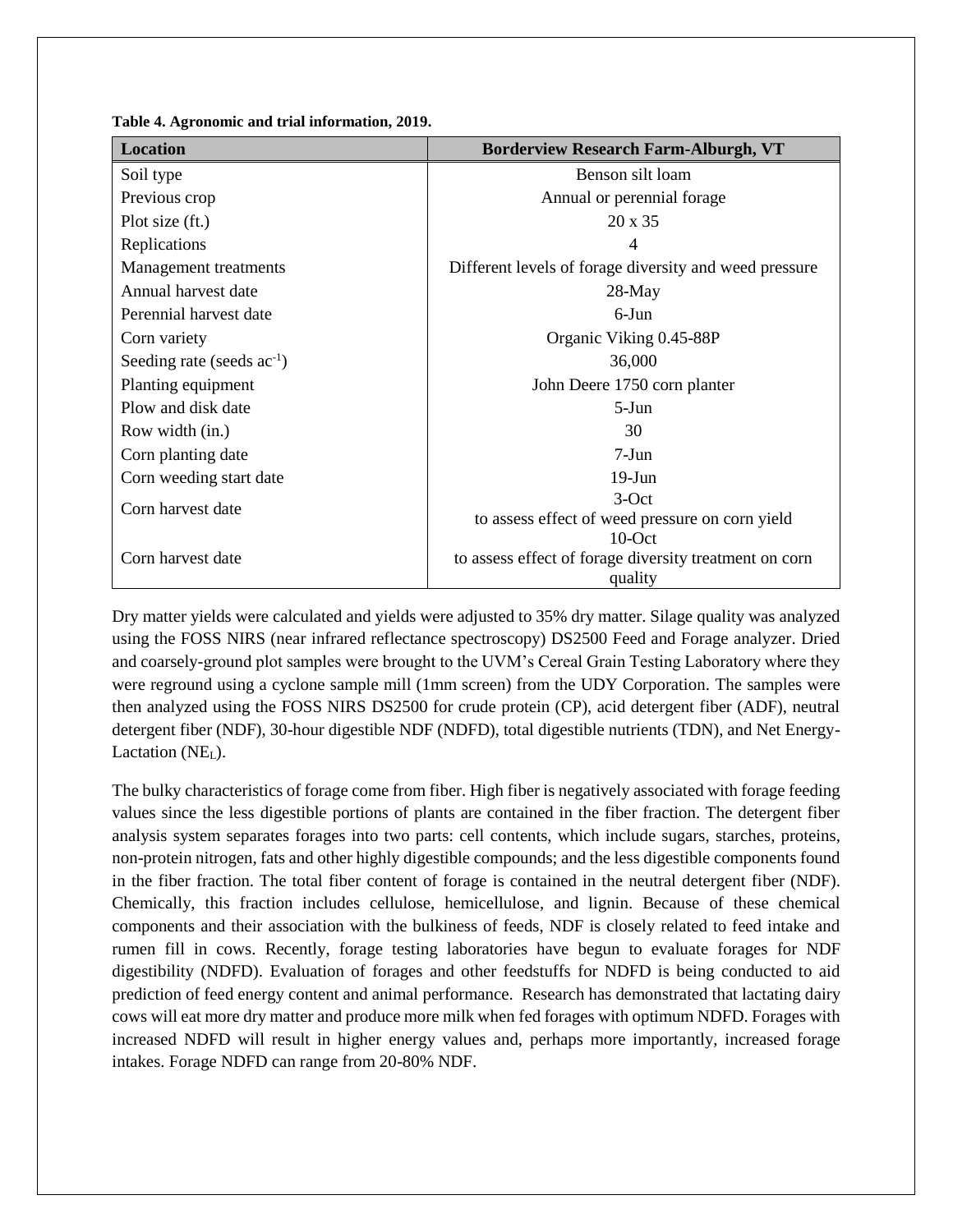Milk per acre and milk per ton of harvested feed are two measurements used to combine yield with quality and arrive at a benchmark number indicating how much revenue in milk can be produced from an acre or a ton of corn silage. This calculation relies heavily on the  $NE<sub>L</sub>$  calculation and can be used to make generalizations about data, but other considerations should be analyzed when including milk per ton or milk per acre in the decision making process.

Yield data and stand characteristics were analyzed using mixed model analysis using the mixed procedure of SAS (SAS Institute, 1999). Replications within trials were treated as random effects, and cropping system and/or treatments within cropping systems were treated as fixed. Treatment mean comparisons were made using the Least Significant Difference (LSD) procedure when the F-test was considered significant  $(p<0.10)$ .

Variations in yield and quality can occur because of variations in genetics, soil, weather, and other growing conditions. Statistical analysis makes it possible to determine whether a difference among treatments is real or whether it might have occurred due to other variations in the field. All data was analyzed using a mixed model analysis where replicates were considered random effects. At the bottom of each table, a LSD value is presented for each variable (e.g. yield). Least Significant Differences (LSDs) at the 10% level (0.10) of probability are shown. Where the difference between two treatments within a column is equal to or greater than the LSD value at the bottom of the column, you can be sure in 9 out of 10 chances that there is a real

difference between the two values. In the example, treatment A is significantly different from treatment C, but not from treatment B. The difference between A and B is equal to 400, which is less than the LSD value of 500. This means that these treatments did not differ in yield. The difference between A and C is equal to 650, which is greater than the LSD value of 500. This means that the yields of these treatments were significantly different from one another.

| <b>Variety</b> | Yield            |
|----------------|------------------|
| A              | $1600^{\circ}$   |
| B              | $1200^{\rm a}$   |
| C              | 950 <sup>b</sup> |
| LSD(0.10)      | 500              |

# **RESULTS**

Weather data was recorded with a Davis Instrument Vantage Pro2 weather station, equipped with a WeatherLink data logger at Borderview Research Farm in Alburgh, VT. Table 5 shows the weather data from Jun-Oct 2019 and indicates the growing conditions observed following the planting of corn and the comparison to the 30-year history average. June was cooler, drier, and there were fewer growing degreedays (GDDs) than usual. The month of July brought more GDDs than average, and drier than the 30-year historic average. During the prime growing months (Jun-Aug), there was less rainfall than average. From Jun through Oct 2019, there were an accumulated 2211 GDDs. Although there was an average of 25 more GDDs than average during this time, all months, other than July, had fewer GDDs.

| Table 5. Consolidated weather data and GDDs for Corn, Alburgh, V 1, 2012. |         |            |         |            |      |  |  |  |
|---------------------------------------------------------------------------|---------|------------|---------|------------|------|--|--|--|
| Alburgh, VT                                                               | Jun     | <b>Jul</b> | Aug     | <b>Sep</b> | Oct  |  |  |  |
| Average temperature $(^{\circ}F)$                                         | 64.3    | 73.5       | 68.3    | 60.0       | 50.4 |  |  |  |
| Departure from normal                                                     | $-1.46$ | 2.87       | $-0.51$ | $-0.52$    | 2.32 |  |  |  |
|                                                                           |         |            |         |            |      |  |  |  |
| Precipitation (inches)                                                    | 3.06    | 2.34       | 3.50    | 3.87       | 6.32 |  |  |  |
| Departure from normal                                                     | $-0.57$ | $-1.88$    | $-0.41$ | 0.21       | 2.76 |  |  |  |

**Table 5. Consolidated weather data and GDDs for corn, Alburgh, VT, 2019.**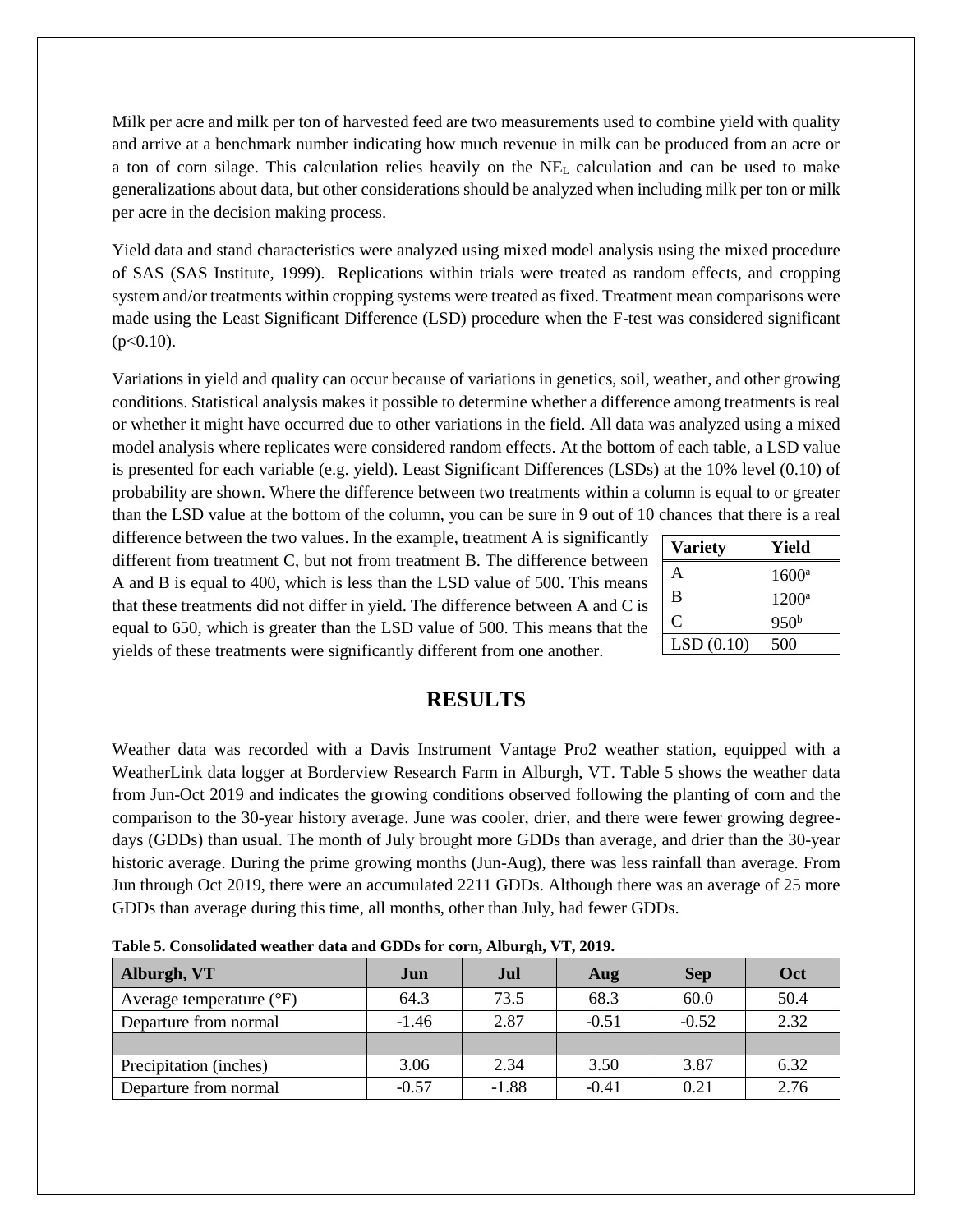| Growing Degree Days (base 50°F) | 446 |    | 568  | <u>ລລອ</u><br><u>JJJ</u> | .46 |
|---------------------------------|-----|----|------|--------------------------|-----|
| Departure from normal           | -20 | 86 | - 1. | ے کے –                   |     |

Based on weather data from a Davis Instruments Vantage Pro2 with WeatherLink data logger. Historical averages are for 30 years of NOAA data (1981-2010) from Burlington, VT.

#### **Interactions**

There were no significant interactions between forage system or diversity treatments for soil health, soil enzyme populations, or corn silage results. There was not a diversity by weed pressure (present or absent) interaction for weed biomass. There was not a forage system or diversity treatment by weed pressure interaction for corn yield. This indicates that these parameters responded similarly regardless of system or treatment.

## **Main Effect: Forage System**

#### **Soil Test Results**

On 5-Nov 18, before winter and 2019 field operations, soil health samples were collected on all plots. The soil from the perennial system had 8% higher aggregate stability compared to annual systems (Table 6). This may be the result of fewer tillage events breaking soil aggregates in the perennial system than the annual system. Although there was a difference in percent aggregate stability, there was no impact of forage system on percent organic matter, soil respiration, or the overall Cornell Comprehensive Assessment of Soil Health score. The Overall Quality Score is an average of all soil health indicator ratings it includes the aforementioned quality indicators as well as pH, phosphorus, and potassium levels. It should be considered as a general summary for soil quality. The scores range between 0-100%. Less than 20% is regarded as very low, 20‐40% is low, 40‐60% is medium, 60‐80% is excellent, and greater than 80% is optimal.

These results indicate that the annual forage system resulted in statistically similar soil health to the perennial system. Prior to the start of the experiment, the trial area had been in annual crop production for two years. Hence these results indicate that aggregate stability is the most responsive soil health indicator to the change from an annual to a perennial system. Other changes in soil health may take more than two years to manifest.

| Forage                                        | <b>Aggregate stability Organic matter</b> |                          | Soil respiration | <b>Overall</b> |
|-----------------------------------------------|-------------------------------------------|--------------------------|------------------|----------------|
| system                                        | $\frac{1}{2}$                             | $\frac{1}{2}$            | $CO2$ mg/soil g  | <b>Score</b>   |
| Annual                                        | $37.9^{b\dagger}$                         | 4.80                     | 0.738            | 82.4           |
| Perennial                                     | $45.9^{\rm a}$                            | 4.68                     | 0.743            | 84.2           |
| LSD $(0.10)$ <sup><math>\ddagger</math></sup> | 3.82                                      | $\mathrm{NS}^\mathtt{y}$ | <b>NS</b>        | NS             |
| <b>Trial Mean</b>                             | 41.9                                      | 4.74                     | 0.741            | 83.3           |

#### **Table 6. Soil quality for forage systems, Alburgh, VT, 2018.**

† Within a column, treatments with that same letter did not perform significantly different from each other.

‡ LSD – Least Significant Difference at p=0.10.

¥ NS – No significant difference was determined among the treatments.

#### **Soil Enzyme Results**

On 5-Nov-18, soil samples were collected for enzyme analysis on all plots. There were no differences among forage systems for cellulose, peroxidase activity, chitin, or amino acid leucine measured in nanomoles per hour per gram of soil (nmol/h/g) (Table 7). However, there were differences in phosphatase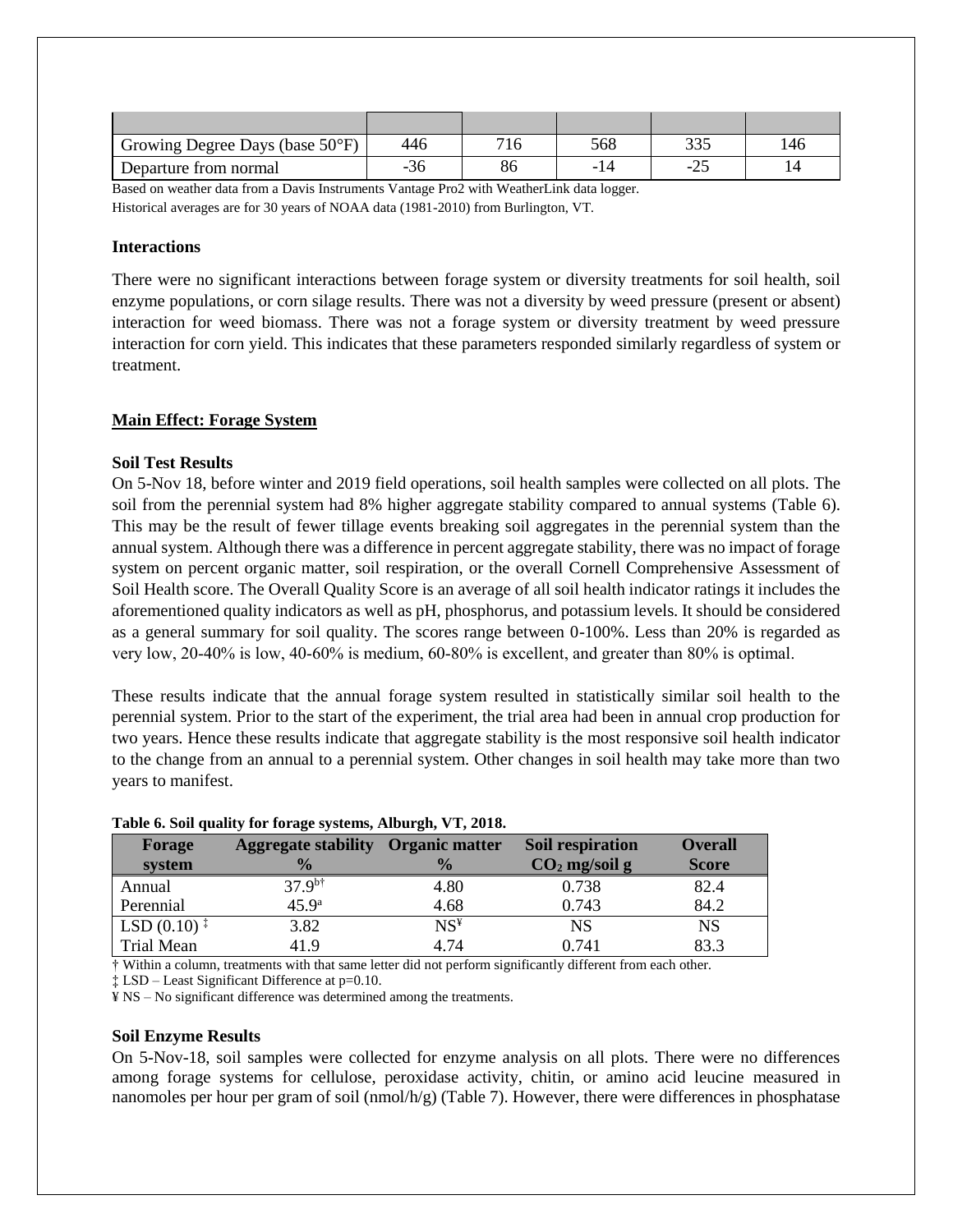activity among forage systems. Phosphatase activity was statistically higher in the annual system (122 nmol/h/g) than in the perennial system (78.3 nmol/h/g). Despite additions of phosphorus through applications of poultry manure (8-2-2) to the annual forage system, these results indicate that the microbial community in the annual system had fewer simpler forms of phosphorus available than the microbial community in the perennial system. This may be because there was higher competition for simple sources of phosphorus from the annual crop. The annual forage system produced a two-year average of 7,800 lbs acre-1 more than then perennial system. It is possible that higher annual system yields resulted in the reduced availability of simpler forms of phosphorus to the microbial community.

There were significant differences in the cellulose to phosphatase activity ratios (CL:PA) among forage systems. The CL:PA was higher in the perennial forage system  $(1.78)$  than in the annual system  $(1.20)$ . This indicates that the microbial community needed to produce more enzymes to access carbon from cellulose than to degrade more complex sources of phosphorus. Stated differently, the perennial system was more limited by sources of carbon than phosphorus.

| Forage<br>system        |                          | Cellulose Peroxidase<br>activity | <b>Chitin</b> | Amino acid<br><b>leucine</b> | <b>Phosphatase</b><br>activity | CL:PA<br>ratio |
|-------------------------|--------------------------|----------------------------------|---------------|------------------------------|--------------------------------|----------------|
|                         |                          |                                  | nmol/h/g      |                              |                                |                |
| Annual                  | 131                      | 3.45                             | 33.4          | 99.2                         | $122$ <sup>a†</sup>            | 1 78ª†         |
| Perennial               | 126                      | 5.88                             | 27.4          | 79.6                         | $78.3^{b}$                     | $1.20^{\rm b}$ |
| LSD $(0.10)^{\ddagger}$ | $\mathrm{NS}^\texttt{y}$ | NS                               | NS            | NS                           | 21.2                           | 0.260          |
| <b>Trial Mean</b>       | 129                      | 4.66                             | 30.4          | 89.4                         | 100                            | 1.49           |

#### **Table 7. Soil enzyme analysis for forage systems, Alburgh, VT, 2018.**

† Within a column, treatments with that same letter did not perform significantly different from each other.

‡ LSD – Least Significant Difference at p=0.10.

¥ NS – No significant difference was determined among the treatments.

#### **Corn Silage Results**

On 9-Oct 2019, data was collected on corn silage populations. There were no differences in populations among the forage system. However, there were yield differences among forage systems (Table 8). The perennial system averaged three tons more corn silage ac<sup>-1</sup> than the annual system. As a result of higher yields, the perennial system also produced more than 3,900 milk lbs ac<sup>-1</sup> more than the annual system. There were no differences in corn silage quality among the forage systems (Table 9).

|  |  | Table 8. Impact of forage systems on corn silage populations, yield, and percent dry matter, 2019. |  |  |  |
|--|--|----------------------------------------------------------------------------------------------------|--|--|--|
|  |  |                                                                                                    |  |  |  |

| Forage           | <b>Harvest population</b> | Dry matter yield tons | Dry matter    |
|------------------|---------------------------|-----------------------|---------------|
| system           | plants ac <sup>-1</sup>   | $ac^{-1}$             | $\frac{1}{2}$ |
| Annual           | 32,500                    | $16.8^{b\dagger}$     | 40.7          |
| Perennial        | 32,562                    | 19.8 <sup>a</sup>     | 39.7          |
| $LSD^{\ddagger}$ | $NS^{\frac{1}{2}}$        | 2.02                  | NS            |
| Trial mean       | 32,531                    | 18.3                  | 40.2          |

† Within a column, treatments with that same letter did not perform significantly different from each other.

‡ LSD – Least Significant Difference at p=0.10.

¥ NS – No significant difference was determined among the treatments.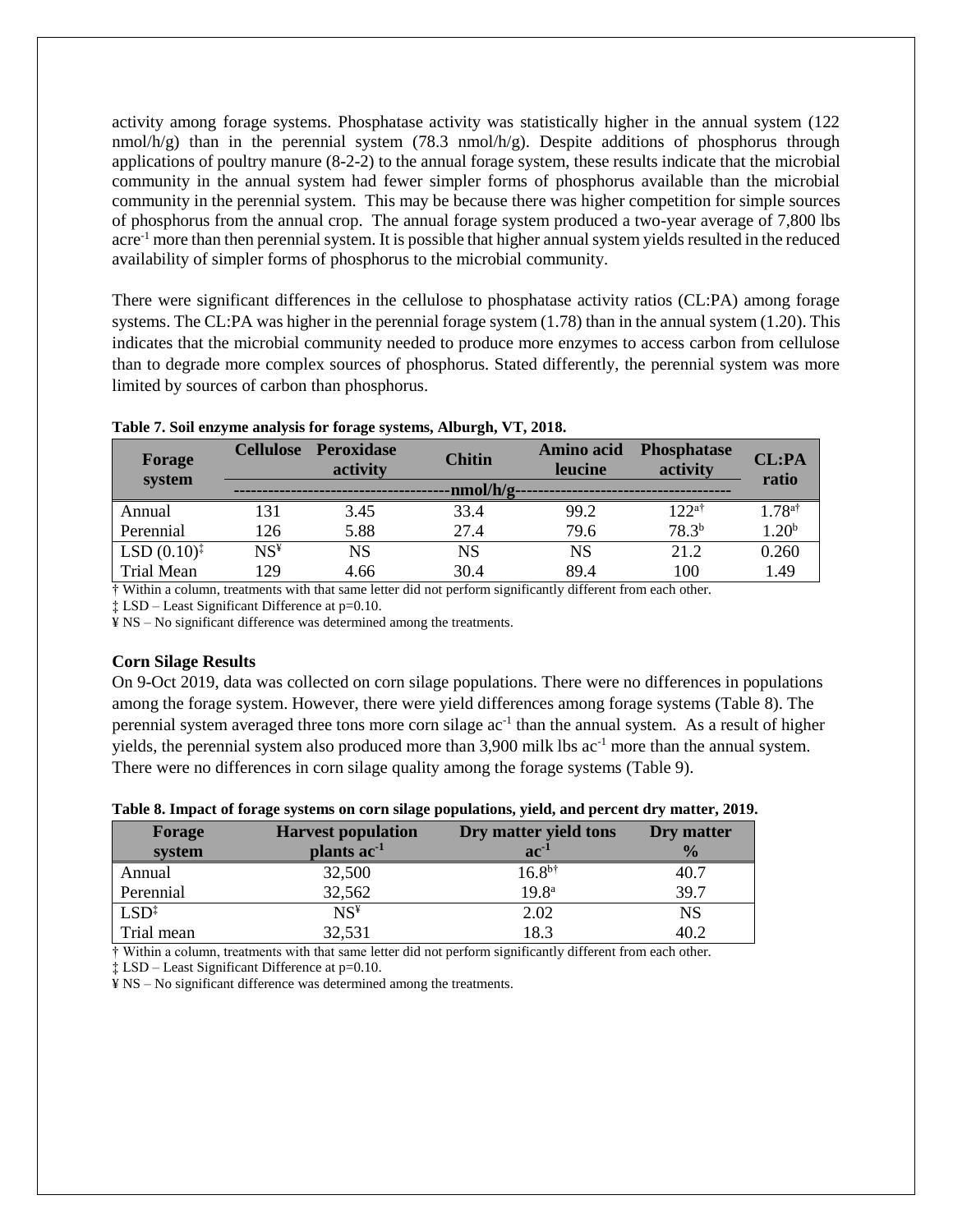|                  | $\bf CP$<br><b>ADF</b><br>Forage |           | <b>TDN</b><br><b>NDF</b> |         | NE <sub>L</sub> | <b>Milk</b>     |                        |  |
|------------------|----------------------------------|-----------|--------------------------|---------|-----------------|-----------------|------------------------|--|
| system           | $\%$ of DM                       | $%$ of DM | % of DM                  | % of DM | Mcal $lb-1$     | $\ln \tan^{-1}$ | $\ln$ ac <sup>-1</sup> |  |
| Annual           | 7.10                             | 21.7      | 39.3                     | 65.1    | 1.50            | 3,382           | $19,869^{\rm b}$       |  |
| Perennial        | 7.26                             | 23.0      | 40.3                     | 64.7    | 1.48            | 3,433           | 23,788 <sup>a</sup>    |  |
| $LSD^{\ddagger}$ | NS                               | <b>NS</b> | NS                       | NS      | <b>NS</b>       | <b>NS</b>       | 2,554                  |  |
| Trial mean       | 7.18                             | 22.3      | 39.8                     | 64.9    | 1.49            | 3,407           | 21,829                 |  |

**Table 9. Impact of forage system on corn silage quality, 2019.**

† Within a column, treatments with that same letter did not perform significantly different from each other.

‡ LSD – Least Significant Difference at p=0.10.

¥ NS – No significant difference was determined among the treatments.

#### **Weed Pressure Results**

On 3-Oct, weed biomass was sampled. Weed pressure in the corn was significantly lower when grown following the annual forage system than the perennial forage system (Table 10). On average, there were 221 lbs ac-1 more weeds in the perennial forage system than in the annual system. The

#### **Table 10. Impact of forage system on weed pressure, 2019.**

| Forage           | <b>Weed biomass</b>           |
|------------------|-------------------------------|
| system           | $\text{lbs}$ ac <sup>-1</sup> |
| Annual           | 611                           |
| Perennial        | 832                           |
| $LSD^{\ddagger}$ | 114                           |
| Trial mean       | 721                           |

‡ LSD – Least Significant Difference at p=0.10.

## **Main Effect: Diversity Treatments**

## **Soil Test Results**

There were no soil health differences among forage diversity treatments (Table 11). Different plant species can have different rooting systems with some plants like cool season annual winter grains having shorter, denser fibrous systems and other plants like alfalfa having longer, sparser rooting systems. It was hypothesized that treatments with differences in species rooting systems would have a more positive impact on soil health than mono-species plantings. It can take years for field operation changes to positively impact soil health. These results indicate that over a two-year experimental period, the diversity of species or variety did not significantly impact soil health.

#### **Table 11. Soil quality for forage treatments systems, Alburgh, VT, 2018.**

| Forage<br>system        |        | <b>Aggregate stability</b><br>$\frac{0}{0}$ | <b>Organic matter</b><br>$\frac{0}{0}$ |                  | Soil respiration<br>$CO2$ mg/soil g |                  | <b>Overall</b><br><b>Score</b> |                  |
|-------------------------|--------|---------------------------------------------|----------------------------------------|------------------|-------------------------------------|------------------|--------------------------------|------------------|
|                         | Annual | <b>Perennial</b>                            | Annual                                 | <b>Perennial</b> | Annual                              | <b>Perennial</b> | Annual                         | <b>Perennial</b> |
| Very Low                | 36.9   | 43.1                                        | 4.80                                   | 4.89             | 0.749                               | 0.787            | 83.7                           | 86.2             |
| Low                     | 37.1   | 46.9                                        | 4.47                                   | 4.77             | 0.693                               | 0.723            | 78.7                           | 86.8             |
| High                    | 36.9   | 45.7                                        | 4.96                                   | 4.86             | 0.754                               | 0.801            | 81.9                           | 88.0             |
| Very High               | 40.7   | 47.8                                        | 4.98                                   | 4.19             | 0.757                               | 0.661            | 85.3                           | 75.8             |
| $LSD (0.10)^{\ddagger}$ | $NS^*$ | NS                                          | <b>NS</b>                              | <b>NS</b>        | NS                                  | <b>NS</b>        | <b>NS</b>                      | <b>NS</b>        |
| <b>Trial Mean</b>       | 37.9   | 45.9                                        | 4.80                                   | 4.68             | 0.738                               | 0.743            | 82.4                           | 84.2             |

‡ LSD – Least Significant Difference at p=0.10.

¥ NS – No significant difference was determined among the treatments.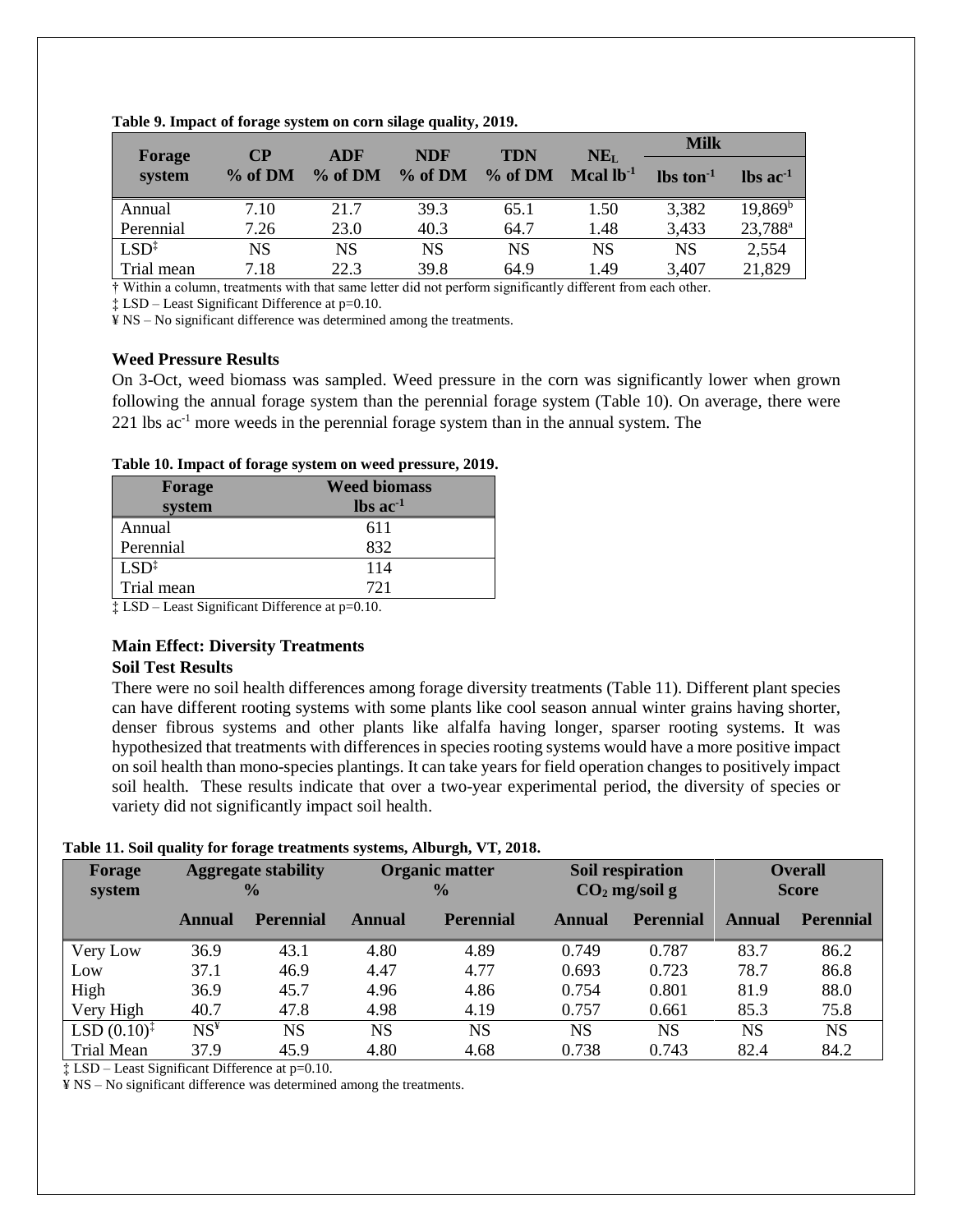#### **Soil Enzyme Results**

There were no differences among species diversity treatments for cellulose, peroxidase activity, chitin, amino acid leucine, or phosphatase activity (Table 12). There were significant differences in the cellulose to phosphatase activity ratios (CL:PA) among forage systems and diversity treatments. Across forage systems, the Very High treatments had the statistically lowest CL:PA (1.09) compared to the Very Low (1.73), Low (1.53), and High (1.60) treatments. This indicates that the Very High treatments were less carbon limited than phosphorus limited in comparison to the other species diversity treatments. Considering there were no yield differences across forage systems among diversity treatments in 2019, the difference in CL:PA may be due to the increased species diversity increasing available forms of carbon relative to phosphorus availability compared to other treatments.

| Forage<br>system        | <b>Cellulose</b>   | <b>Peroxidase</b><br>activity | <b>Chitin</b> | Amino acid<br>leucine | <b>Phosphatase</b><br>activity | CL:PA<br>ratio    |
|-------------------------|--------------------|-------------------------------|---------------|-----------------------|--------------------------------|-------------------|
|                         |                    |                               | -nmol/h/g-    |                       |                                |                   |
| Very Low                | 139                | 4.64                          | 25.5          | 111                   | 86.6                           | $1.73^{a\dagger}$ |
| Low                     | 127                | 3.01                          | 37.1          | 78.0                  | 98.4                           | $1.53^{a}$        |
| High                    | 129                | 6.84                          | 29.5          | 95.6                  | 100                            | $1.60^{\rm a}$    |
| Very High               | 121                | 4.16                          | 29.5          | 72.8                  | 115                            | 1.09 <sup>b</sup> |
| $LSD (0.10)^{\ddagger}$ | $NS^{\frac{1}{2}}$ | <b>NS</b>                     | <b>NS</b>     | NS                    | NS                             | 0.367             |
| <b>Trial Mean</b>       | 129                | 4.66                          | 30.4          | 89.4                  | 100                            | 1.49              |

|  |  |  |  |  | Table 12. Soil enzyme analysis for species diversity treatments, Alburgh, VT, 2018. |
|--|--|--|--|--|-------------------------------------------------------------------------------------|
|--|--|--|--|--|-------------------------------------------------------------------------------------|

† Within a column, treatments with that same letter did not perform significantly different from each other.

‡ LSD – Least Significant Difference at p=0.10.

¥ NS – No significant difference was determined among the treatments.

#### **Corn Silage Results**

Despite the Very High diversity treatment having statistically fewer plants than the other treatments, there were no differences among diversity treatments for yield (Table 13). The higher plant population among treatments did not equate to higher yields. On 10-Oct, corn was harvested to assess effect of forage diversity treatments on corn yield and quality. There were no differences in corn silage quality among diversity treatments (Table 14).

|  |  | Table 13. Impact of diversity treatment on corn population, yield, and percent dry matter, 2019. |  |  |  |  |
|--|--|--------------------------------------------------------------------------------------------------|--|--|--|--|
|  |  |                                                                                                  |  |  |  |  |

|                         | <b>Harvest population</b> | Dry matter yield | Dry matter    |
|-------------------------|---------------------------|------------------|---------------|
| <b>Forage system</b>    | plants $ac^{-1}$          | tons $ac-1$      | $\frac{1}{2}$ |
| Very Low                | 32,438 <sup>ab†</sup>     | 18.4             | 40.8          |
| Low                     | $33,500^{\rm a}$          | 18.2             | 40.3          |
| High                    | 32,938 <sup>a</sup>       | 18.8             | 39.8          |
| Very High               | $31,250^{\rm b}$          | 17.8             | 39.9          |
| $LSD (0.10)^{\ddagger}$ | 1,450                     | $NS^*$           | <b>NS</b>     |
| Trial mean              | 32,531                    | 18.3             | 40.2          |

† Within a column, treatments with that same letter did not perform significantly different from each other.

‡ LSD – Least Significant Difference at p=0.10.

¥ NS – No significant difference was determined among the treatments.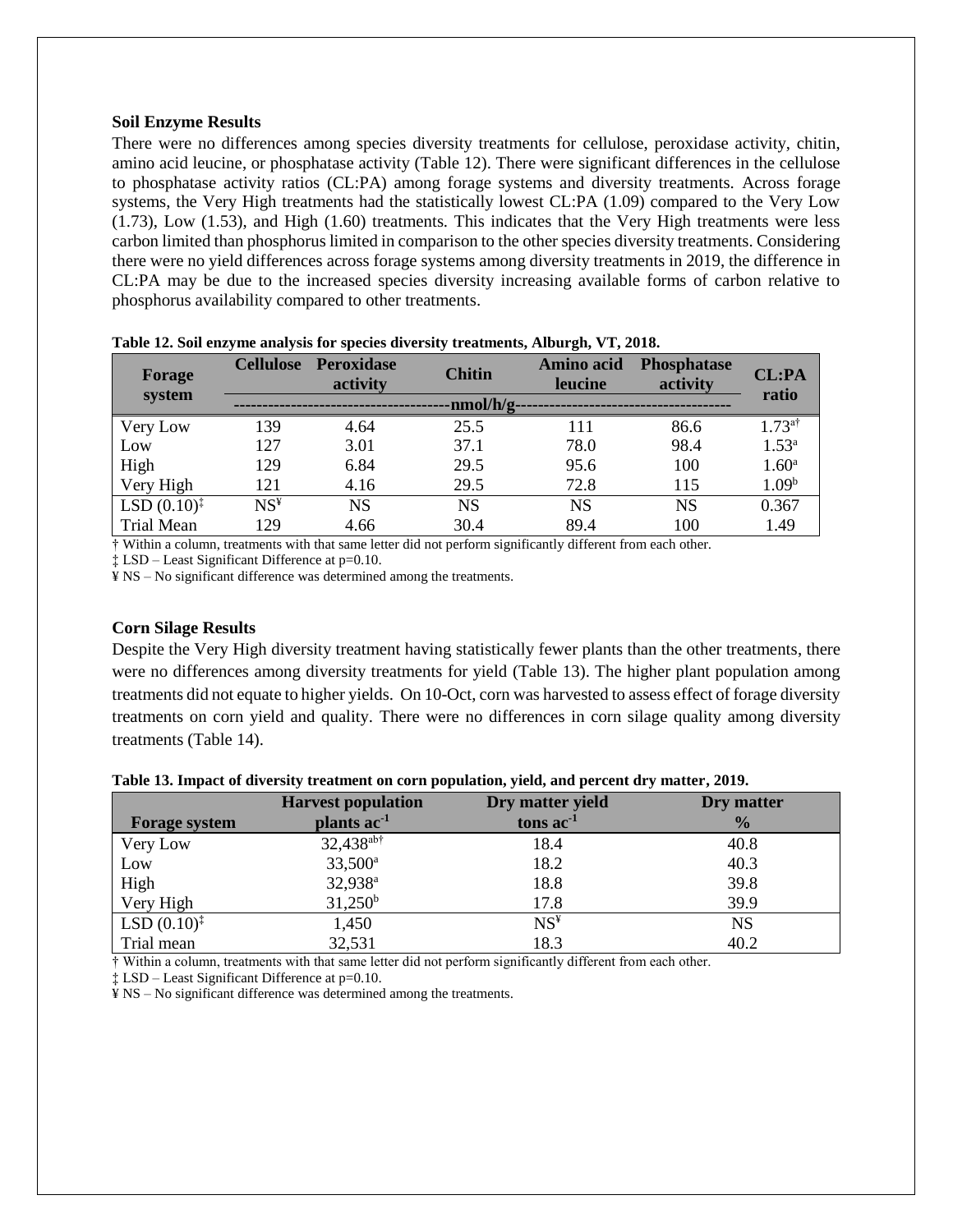| Forage           | CР                       | <b>ADF</b> | <b>NDF</b> | $\cdot$<br><b>TDN</b> | NE <sub>L</sub>    | <b>Milk</b> |                                  |
|------------------|--------------------------|------------|------------|-----------------------|--------------------|-------------|----------------------------------|
| system           | % of DM                  | % of DM    | % of DM    | % of DM               | $\rm Mcal 1b^{-1}$ | $\ln 1$     | $\mathbf{lbs}\ \mathbf{ac}^{-1}$ |
| Very Low         | 7.33                     | 23.5       | 41.5       | 64.8                  | 1.47               | 3,369       | 21,611                           |
| Low              | 7.11                     | 22.4       | 39.7       | 64.5                  | 1.48               | 3,391       | 21,633                           |
| High             | 7.40                     | 21.7       | 39.0       | 64.8                  | 1.49               | 3,433       | 22,709                           |
| Very High        | 6.88                     | 21.7       | 38.9       | 65.6                  | 1.51               | 3,436       | 21,363                           |
| $LSD^{\ddagger}$ | $\mathrm{NS}^\texttt{y}$ | NS         | <b>NS</b>  | <b>NS</b>             | <b>NS</b>          | NS          | <b>NS</b>                        |
| Trial mean       | 7.18                     | 22.3       | 39.8       | 64.9                  | 1.49               | 3,407       | 21,829                           |

**Table 14. Impact of diversity treatments on corn silage quality, 2019.**

‡ LSD – Least Significant Difference at p=0.10.

¥ NS – No significant difference was determined among the treatments.

## **Weed Pressure Results**

There was no impact of diversity treatments on weed biomass (Table 15). This indicates that having more or less diversity across forage systems did not influence weed pressure.

| Forage<br>system | <b>Weed biomass</b><br>$\text{lbs}$ ac <sup>-1</sup> |
|------------------|------------------------------------------------------|
|                  |                                                      |
| Very Low         | 449                                                  |
| Low              | 421                                                  |
| High             | 294                                                  |
| Very High        | 333                                                  |
| $LSD^{\ddagger}$ | $NS^*$                                               |
| Trial mean       | 374                                                  |

**Table 15. Impact of diversity treatment on weed pressure, 2019.**

‡ LSD – Least Significant Difference at p=0.10.

¥ NS – No significant difference was determined among the treatments.

## **Main Effect: Weed Pressure Treatments**

On 3-Oct, weed and corn biomass was sampled using methods outlined in the Materials and Methods section. Across forage systems and diversity treatments, the average the ambient weed pressure was 734 lbs ac-1 of dry matter biomass. The weed-free plots were not 100% weed free and had an average of 14.1 lbs ac-1 dry matter biomass (Table 16). Corn yields were 3.2 tons ac-1 higher in the weed-free plots (22.7 tons ac<sup>-1</sup>) than in the plots with weeds (19.5 tons ac<sup>-1</sup>) (Table 16). Although corn yields were lower in the treatments with ambient weed pressure and the perennial forage system had higher weed pressure, overall, corn yields were higher in the perennial system than in the annual system.

|  |  | Table 16. Weed biomass and corn yield grown in weeded and ambient weed pressure conditions, 2019. |  |
|--|--|---------------------------------------------------------------------------------------------------|--|
|  |  |                                                                                                   |  |

|                         | <b>Weed biomass</b>           | Corn dry matter yield |
|-------------------------|-------------------------------|-----------------------|
| Weeds                   | $\text{lbs}$ ac <sup>-1</sup> | tons $ac^{-1}$        |
| Present                 | $734$ <sup>a†</sup>           | $19.5^{b\dagger}$     |
| Absent                  | $14.1^{b}$                    | $22.7^{\rm a}$        |
| $LSD (0.10)^{\ddagger}$ | 138                           | 1.32                  |
| Trial mean              | 374                           | 21.1                  |

† Within a column, treatments with that same letter did not perform significantly different from each other.

‡ LSD – Least Significant Difference at p=0.10.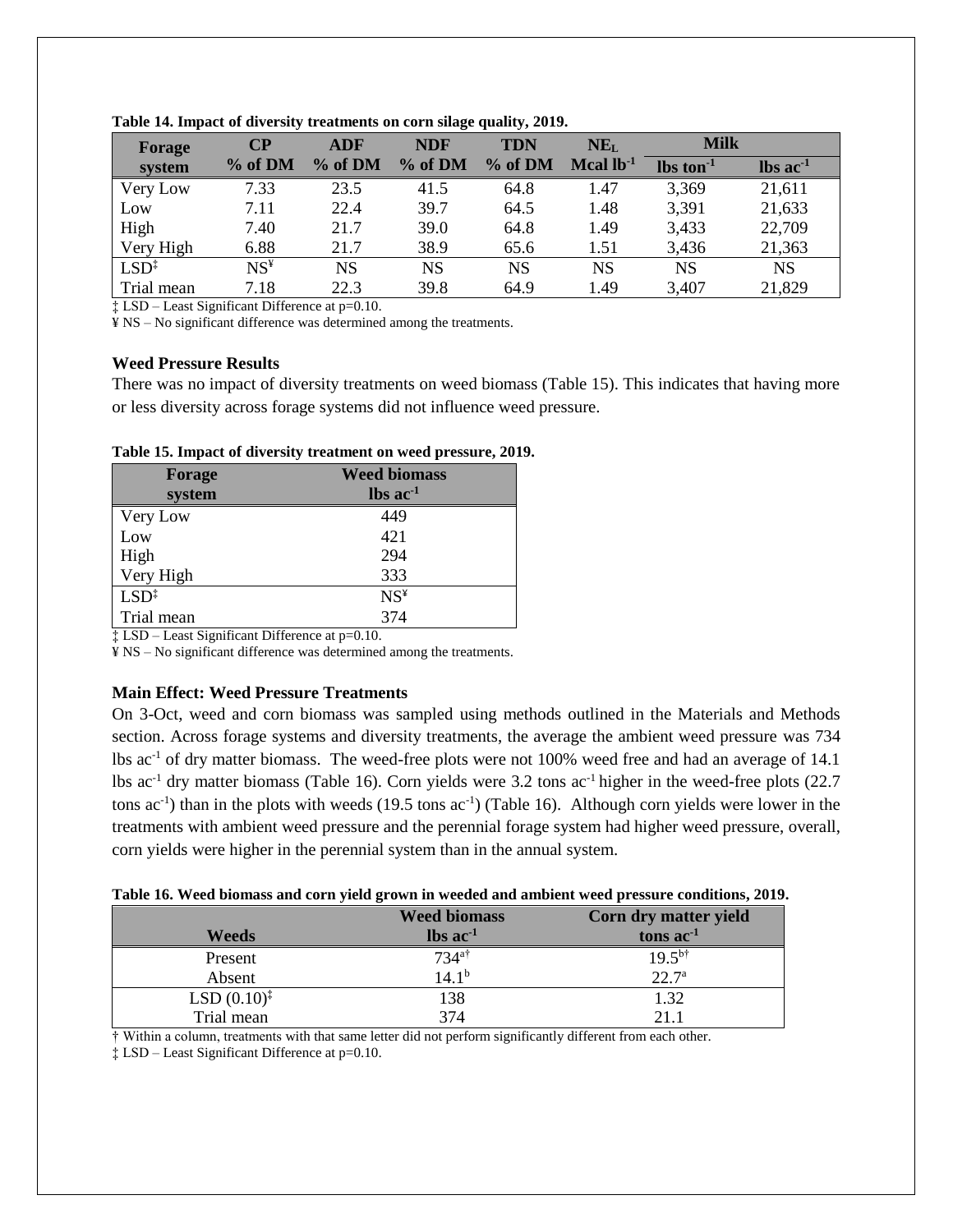# **CONCLUSION**

Planting corn within an annual forage rotation or perennial forage system can increase forage options. Greater diversity within a forage system can increase resilience and mitigate negative impacts from extreme weather, disease and pest pressure when weather conditions are adverse. Species diversity is often cited as having an impact on soil health. For the two years this study took place, species diversity did not impact soil health. However, implementing a perennial system for two years did have a significantly positive impact on percent aggregate stability, but did not differ significantly in overall soil health score from the annual forage system. This is not surprising, as other research has indicated that the soil health benefits of perennial systems can take years to manifest. The legacy effect of years of annual production may also have reduced differences in carbon systems among forage systems. As a result, there were no differences among enzymes produced by microbes to access different sources of carbon. For example, there were no differences in percent organic matter among forage systems or species diversity treatments so it would not be expected that microbes would produce similar levels of enzymes to access carbon. However, results in the microbial community in the annual system indicate phosphorus limitations, but this does not necessarily mean that the crop will be nutrient deficient. A routine soil test is recommended to accurately gauge the nutrient needs of the crop. There may have been more carbon in the Very High treatments because the different species mature and decay at different rates with the potential to offer more consistent or higher rates of available carbon at the time of sampling.

Nonetheless, there was significant positive impact of perennial systems on corn yield. Results indicate that corn following perennial forage can take advantage of some soil health benefits and potentially nitrogen mineralization that allow it to produce significantly higher yields. While different levels of diversity may impact subsequent populations of corn silage, it does not impact corn yield or quality. This indicates that higher species diversity has less impact than the type of forage system on subsequent corn silage yields. There is a clear yield advantage when corn is grown without the presence of weeds. Weeds can compete with corn for resources and decrease yield potential. Further research is needed to determine if cultivating once a strategically optimal time would reduce weed pressure sufficiently.

# **WORKS CITED**

Faulkner, Joshua. Climate Change and Agriculture in Vermont. University of Vermont Extension. October 2014. <https://www.uvm.edu/~susagctr/whatwedo/farmingclimatechange/FarmCCQuickFacts.pdf>

Neher, D.A., Cutler, A.J., Weicht, T.R., Sharma, M. and Millner, P.D., 2019. Composts of poultry litter or dairy manure differentially affect survival of enteric bacteria in fields with spinach. Journal of Applied Microbiology, 126(6), pp.1910-1922.

Saiya-Cork, K.R., Sinsabaugh, R.L., and Zack, D.R. 2002. The effects of long term nitrogen deposition on extracellular enzyme activity in an Acer saccharum forest soil. Soil Biology and Biochemistry 34, pp. 1309-1315.